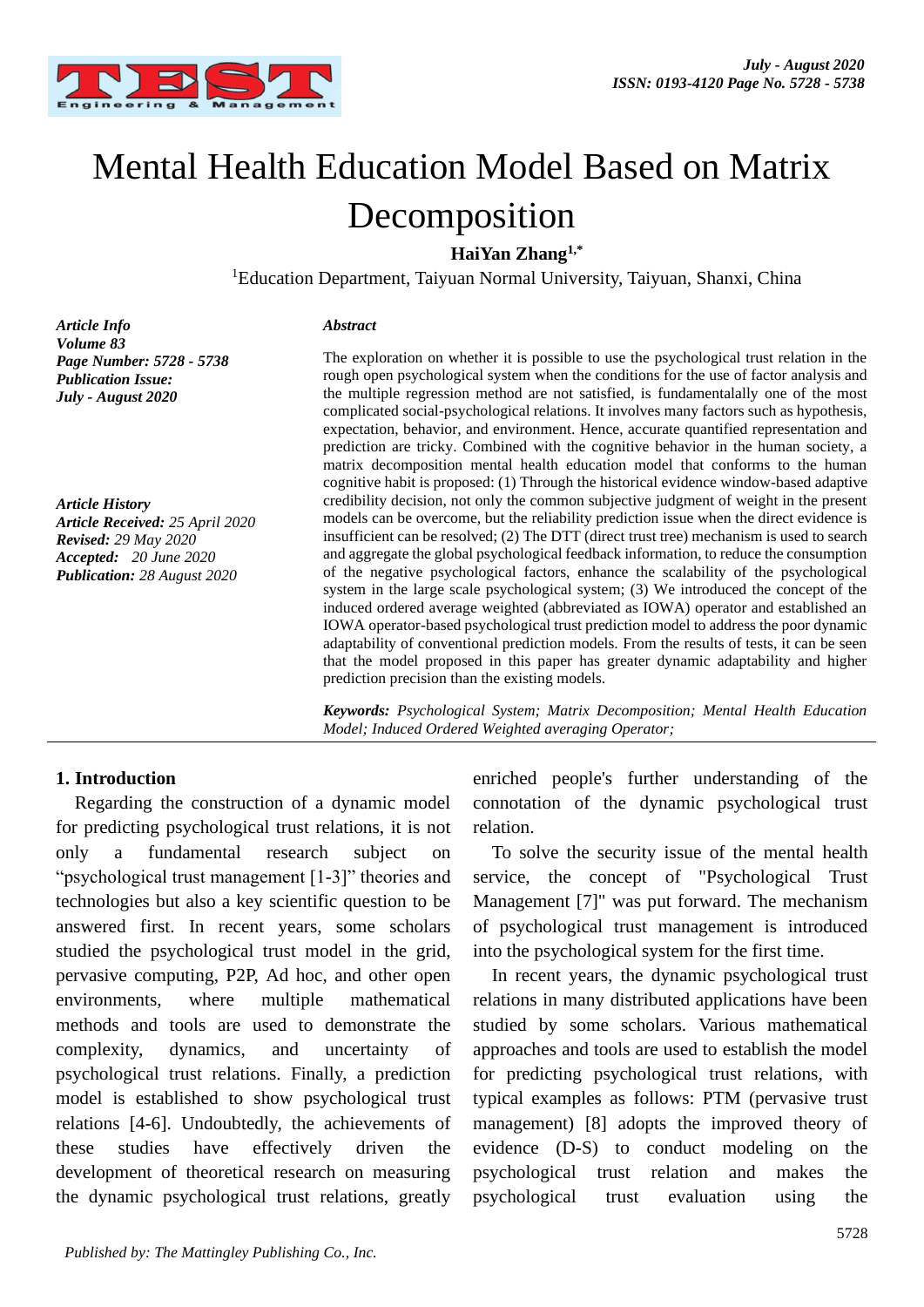

probability-weighted averaging method. In the vector mechanism-based psychological trust model [9], the vector computing mechanism is introduced to describe the psychological trust relations. The model makes mathematical quantification for some uncertain factors. Based on the semi-ring algebra theory [10], the psychological trust issue is defined as a path issue of directed graph G (V, E) in the psychological trust model. In the literature [11], psychological trust relations are modeled based on the entropy concept in the information theory. In the literature [12], Power-Trust, a P2P reputation system with robustness and scalability, is developed, which has greatly enhanced the precision of global reputation aggregation. In the literature [13], a psychological trust relation evaluation model for the P2P file sharing psychological system is proposed. The overall psychological credibility is obtained by risk-based direct psychological trust and recommendation-based psychological trust feedback coupling. In the literature [14], PSM, an aggregation method for psychological trust information based on personal similarity is proposed to address the problem of the mean algorithm, which fails to meet the dynamic requirement of the psychological trust. The PSM algorithm can adapt to the malicious feedback of key points properly due to the simple adaptive time window. However, it cannot reflect the dynamic changing trend of psychological trust relations effectively. As a result, the precision of psychological trust evaluation is impacted. In the literature [15], a psychological trust measurement model in the P2P environment is studied. Four parameters (that is, recent psychological trust, long-term psychological trust, punitive factor, and recommended psychological trust) are introduced to show the psychological credibility of key psychological points by mathematical statistics.

To address the above issues, we combined the psychological, cognitive process with the behavior habit of human society on the psychological trust relations to predict the dynamic psychological trust relations by cognitive computing. The conventional model for psychological trust relation prediction is modified to overcome the problems of current models. In Section 1, the study progress of some related work is introduced. In Section 2, the construction of a dynamic model for predicting psychological trust relations by cognitive computing is discussed in detail. In Section 3, the feasibility and validity of the proposed model are verified through simulation tests. In Section 4, the paper is summarized, and the subsequent research plan is described.

## **2. Mental health education model based on matrix decomposition**

# *2.1 Historical Evidence Window-based Calculation of the Adaptive Overall Psychological Trust*

Definition 1. Let  $P_1$ ,  $P_2$ , ...,  $P_N$  represent the *N* entities with the interaction behavior in the psychological system, in which an entity can be an element in any mental network, such as a user (critical psychological point), a software service (resource), psychological network equipment, or a dataset. Let  $\Omega = \{P1, P2, ..., PN\}$  be a real domain. In any psychological system Ω with the set *S*, *S*⊂Ω, and element  $o.o\square\Omega$ , there is  $\forall s \in S$  where  $s \to o$  is implemented by operations. *S* represents a subject domain. Set o represents an object domain, which is expressed as *O.*

The service requester (abbreviated as SR) falls into *O*, and the service provider (SP) falls into *S.*

Based on psychological, cognitive habits, it is their direct experience and judgment that people trust. For those who already have rich direct experience to judge the psychological trust for others, they do not need to consult a third party for advice. Based on this cognition, a new method for calculating psychological trust based on historical evidence window is proposed in this paper:

5729 Definition 2. The overall credibility (abbreviated as OTD), denoted as  $\Gamma(P_i, P_j)$ , refers to the credibility evaluation of  $\forall P_j$  on  $P_j$  as a whole based on the interaction history with∃*Pj*, in which, *Pi*∈S, *Pj*∈*O.* The direct credibility (abbreviated as DTD) is denoted as  $\Gamma_D(P_i, P_j)$ , and the indirect credibility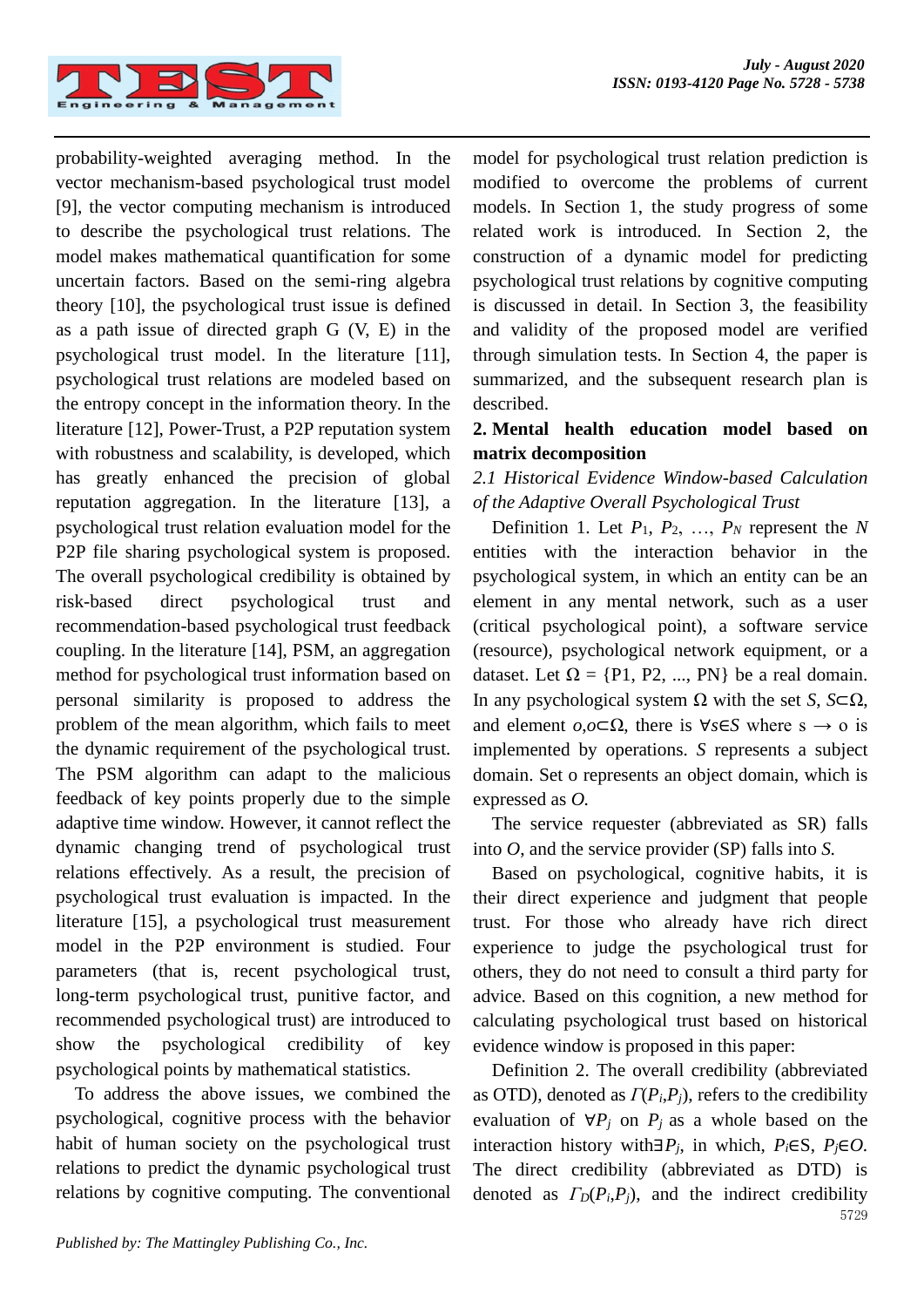

(abbreviated as ITD) is denoted as *Γ<sup>I</sup>* (*Pi*,*Pj*):

ſ

$$
\Gamma(P_i, P_j) = \begin{cases}\n\Gamma_D(P_i, P_j), & \text{if } h \ge H \\
\Gamma_D(P_i, P_j), & \text{if } h = 0 \\
\frac{1}{1 + \beta(P_j)} \times \Gamma_D(P_i, P_j) + \frac{\beta(P_j)}{1 + \beta(P_j)} \times \Gamma_I(P_i, P_j), & \text{if } 0 \le h \le H\n\end{cases}
$$

Where *h* represents all historical evidence (samples) for the interaction between  $P_i$  and  $P_j$  of the psychosocial system. H represents the maximum historical records in the credibility prediction set by the psychosocial system, that is, historical evidence window. Function  $\beta(P_i) \in [0,1]$  indicates the active entity degree of service requester  $P_i$ . The active entity degree has reflected the active and stable degree of the entities in the psychological network. human cognition suggests that more providers of feedback indicates a larger number of other entities (providers of feedback) with successful interaction records. The higher the active degree is, it also shows that the higher the feedback credibility *Pj* has.

A key issue in the study of dynamic psychological trust management is how to gather the feedback psychological trust information in an effective way. In this paper, the DTT (direct trust tree) mechanism proposed by the research group is adopted to carry out the search and aggregation of the global feedback psychological trust information, so as to reduce the psychological negative factor consumption.

As pointed out in the previous analysis, most of the existing psychological trust prediction models adopt the method of direct and indirect psychological trust weighted averaging to calculate credibility. The classification weight adopts the subjective methods (expert opinion, or average weight). The prediction results thus obtained have relatively huge subjective elements. It can affect the scientific nature of decisions and lack flexibility. When determined, the weight can hardly be adjusted dynamically by the psychological system in practice.

Hence, the prediction (nodel lacks adaptability. Due to  $\beta(P_i) \in [0,1]$ , the direct psychological trust  $(1 + \beta)$ (Pj) always has a weight lower than the indirect  $\beta(P_j)$ /+(1+ $\beta(P_j)$ ). In the calculation of the other overall credibility in this paper, the maximum weight  $1/(1+\beta(P_i))$  is assigned to the direct psychological credibility of SP in the formula. That is, the service provider always trusts its direct judgment first. However, function β (Pj) is used to determine the weight of the psychological credibility  $\beta(P_i)/(1+\beta(P_i))$  in feedback automatically. Hence, the general psychological trust calculation in this paper is an adaptive method for determining the classification weight through the psychological system based on the mathematical model. The formula for function β (Pj) is defined as follows:

$$
\beta(P_j) = \frac{1}{2} \Big[ \Phi\Big(L_{P_j}\Big) + \Phi\Big(n_{\text{total}}\Big) \Big]
$$
  
Where  $\Phi\Big(x\Big) = 1 - \frac{1}{x + \delta}$ ,  $L_{P_j}$  represents the

number of feedbacks,  $n_{total}$  represents the number of all entities with interaction with  $P_j$  observed by the psychological system. The adjustment constant  $\delta$ of  $\Phi(x)$  is an arbitrary constant > 0 for controlling the velocity of  $\Phi(x)$  when it approaches 1. A greater value of *δ* indicates a faster speed at which  $\Phi(x)$  approaches 1. Eq. (2) shows that the entity active degree  $\beta(P_j)$  is jointly determined by variables  $L_{P_j}$  and  $n_{total}$ . A larger number of other entities trading with the entity indicates higher  $\beta(P_j)$ . Meanwhile, more feedback providers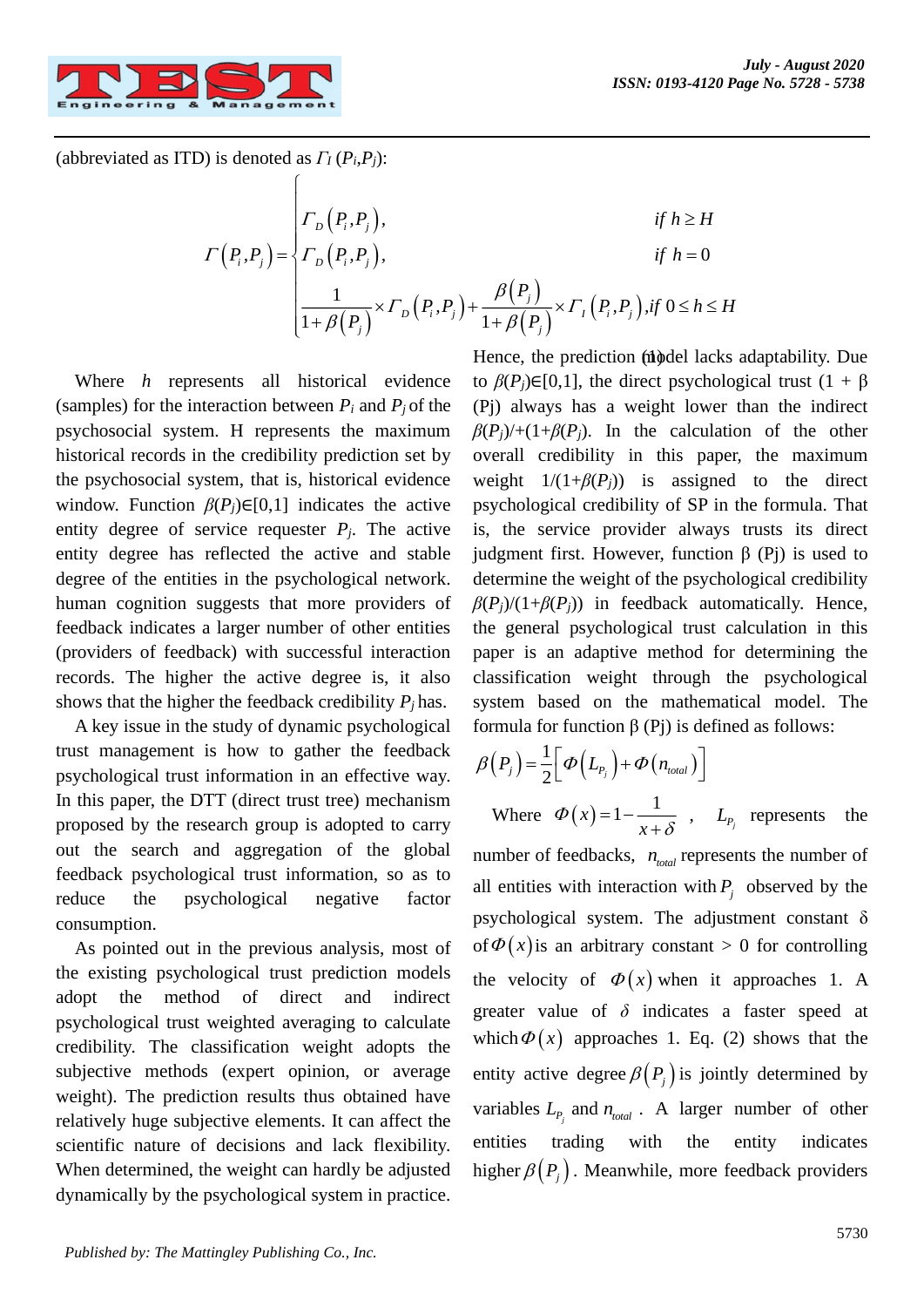

indicate higher  $\beta(P_j)$ . The number of variables  $L$  and  $n_{total}$  represents the active level of entities in the psychological network. For example,  $L_{p_j} = 55$ ,  $n_{\text{total}} = 15, \, \delta = 0.2, \, \text{then } \beta\left(P_j\right) = 0.95.$ 

The proposed OTD calculation method is superior to conventional OTD calculation methods: (1) It better conforms to the human psychological cognition and daily behavior habits: To minimize the risk, people will not consider the advice of a third party unless their knowledge (evidence) is not enough to determine the credibility of others. (2) In a large scale psychological system, it often needs to search for the providers of recommendation in the whole psychological network through broadcasting to obtain the accurate ITD, leading to substantial psychological system overhead. The proposed OTD calculation method can lower the volume of ITD calculation, thereby effectively reducing the computational complexity and overhead of the psychological system. (3) It can solve the problem of evaluating credibility with insufficient direct and indirect evidence.

# *2.2 Feedback Psychological Trust Aggregation Mechanism Based on DTT*

After analysis of the recommendation behavior of human society, we can easily find the following common sense: People are more willing to believe the recommendation information provided from someone they know, and less likely to believe the recommendation from a stranger. Hence, the fundamental psychological cognitive process can be reflected in the aggregation algorithm of the feedback psychological trust. We put forward the concept of direct trust tree (referred to as DTT for short)t, and establish a new scalable psychological feedback trust information aggregation algorithm based on DTT. The algorithm first constructs DTT based on the direct trust relation between the critical psychological points. It then uses DTT to perform psychological feedback trust information search, while introducing two parameters, quality factor, and distance factor, to adjust the scale of the aggregation computation automatically at the same time. Since the construction of DTT is established entirely according to the psychological historical data interaction between the critical psychological points, no excessive time/space overhead or JION/LEAVE message control is required for the maintenance of the ordinary tree topology. Fig. 1 (a) shows the construction method for two subcritical psychological points of critical psychological point  $P_0$ ,  $P_1$  and  $P_2$  are two critical psychological points that have integration behavior with  $P_0$ , then  $P_1$  and  $P_2$  become the neighbor critical psychological points on DTT. The direct trust of  $P_0$ , to  $P_1$  and  $P_2$  constructs the weight of the directed tree. Similarly,  $P_1$  and  $P_2$  have their own neighbor critical psychological points, and so forth, then a weighted directed tree can be constituted.

Definition 3. IDT, also known as feedback credibility (referred to as FTD for short), mainly calculates OTD ( $P_i$  trusts  $P_j$ ,  $P_j$  trusts  $P_k$ , then  $P_j$  trusts  $P_k$ ) based on the psychological trust transitivity, so we call ITD a feedback psychological trust value provided by a third party. In a certain interactive process, entity  $P_i$  needs to assess the entity  $P_j$ 's feedback credibility. Let the set of the providers of feedback be  ${W_1, W_2,..., W_L}$ . FTD aggregation function is defined as follows

$$
\Gamma_{I}\left(P_{i}, P_{j}\right) = \begin{cases} \sum_{k=1}^{L} \left(\sigma\left(W_{k}\right) \times \Gamma_{I}\left(P_{k}, P_{j}\right)\right) & L \neq 0 \\ 0, & L = 0 \end{cases}
$$

In the Eq.,  $L$  represents the number of the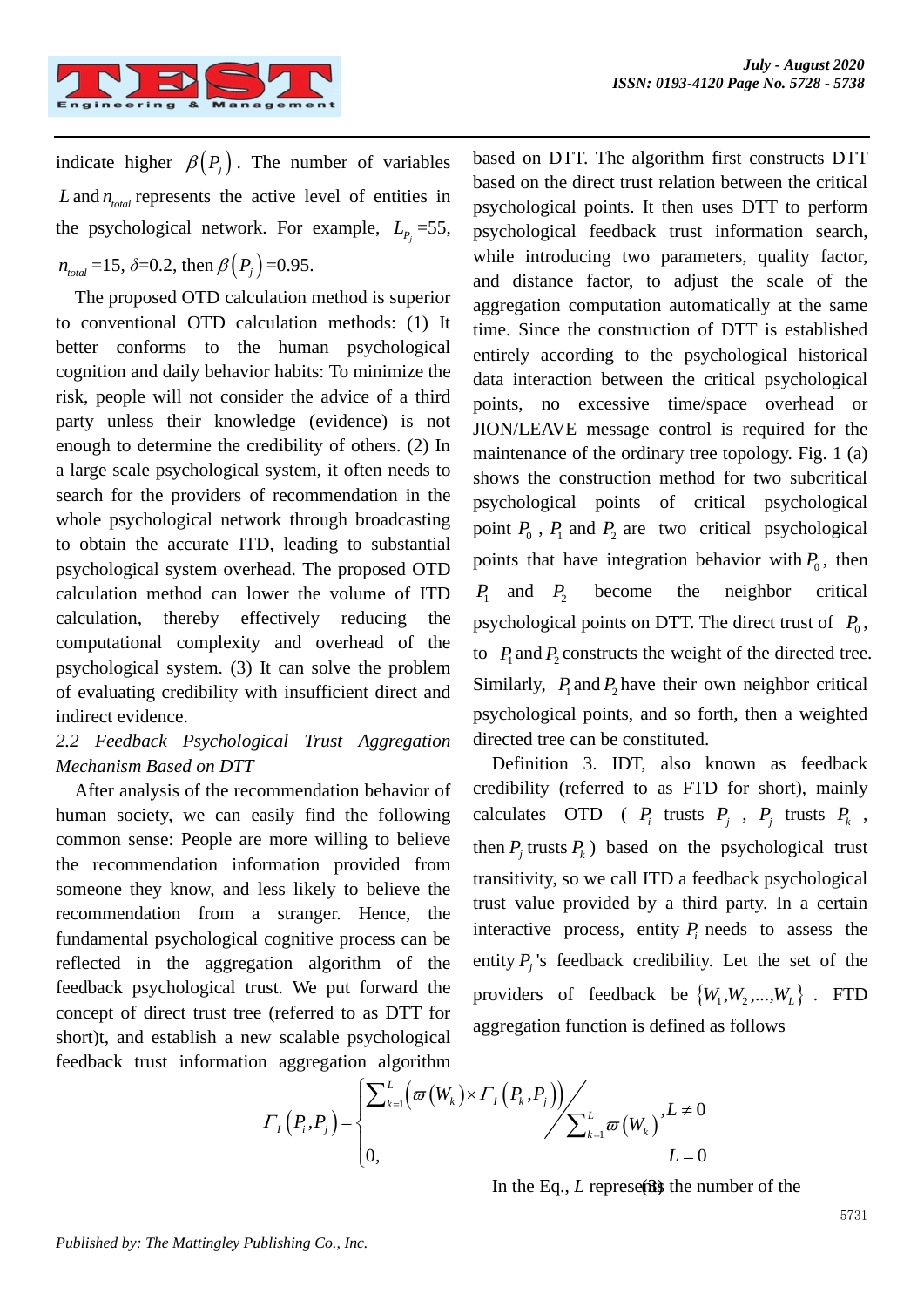providers of feedback, and  $\varpi(W_k)$  represents the weighted factor of the provider of feedback.



#### **Fig 1. Example of FTD calculation based on DTT**

FTD cannot adopt a simple weighted averaging approach, the *LEVEL* of different providers of feedback is different, some providers of feedback are neighbors (*LEVEL* = 0), and some are not (*LEVEL*  $\neq$  0). In Definition 4, we use  $\varpi(W_k)$  to weight each of the feedback information. According to the *LEVEL* of each provider of feedback, the definition of  $\varpi(W_k)$  is given as follows:

$$
\varpi\left(W_{k}\right) = \begin{cases} 1, & LEVEL = 0\\ \prod_{m=0}^{l} \Gamma_{D}\left(P_{m}, P_{n}\right), LEVEL > 0 \end{cases}
$$

In the Eq.,  $\Gamma_I(P_k, P_j)$  represents the DTD of  $P_m$  to its successor critical psychological point  $P_n$  on the psychological trust path  $P_0$  to  $P_k$ , and *l* represents the layer that the critical psychological point  $W_k$  is located. Fig. 1 shows an example of the calculation of DTT-based FTD. Fig. 1 (a) shows the construction principle of the first layer DTT of the critical psychological point  $P_0$ ,  $P_1$  and  $P_2$  stand for the neighbor critical psychological points of  $P_0$  (that is:  $P_0$  used to have interactive behavior with  $P_1$ ,  $P_2$ , and in the local database of  $P_0$ , the psychosocial trust value of  $P_1$  and  $P_2$  is recorded, we call  $P_0$  as the neighbor critical psychological point of  $P_1$  and  $P_2$ , similar to the "Acquaintance" in the human society), and  $P_1$  and  $P_2$  also have neighbor critical psychological points, in this way, we can build a DTT tree of the critical psychological point  $P_0$  layer by layer. Since the construction of the DTT is completely maintained by the psychological trust value based on the historical interaction in the local database, the construction of the DTT does not need the JION and LEAVE control messages as required to maintain the structure of the other trees. It can be seen that DTT is a logical data structure established on the basis of the application layer, and the maintenance of the DTT can be achieved with relatively little mental overhead (mainly the overhead to maintain the data sheet for the neighbor critical psychological points).

#### **3. Simulation test and its results analysis**

simulation has become the primary evaluation The simulation test is the most extensively used evaluation method for psychological trust models. Computer is used to simulate the interaction between the application scenario and the entity. And the effect of the psychological trust model in solving the practical issue can be evaluated from multiple perspectives. With the increase in the studies of the distributed psychological trust model, test method to evaluate psychological trust models. In this paper, a simulated Peer-to-Peer psychological network environment is implemented through the NetLogo platform to analyze the IOWA model and algorithm performance. NetLogo provides an open simulation platform with its own model database. The users can change the settings of various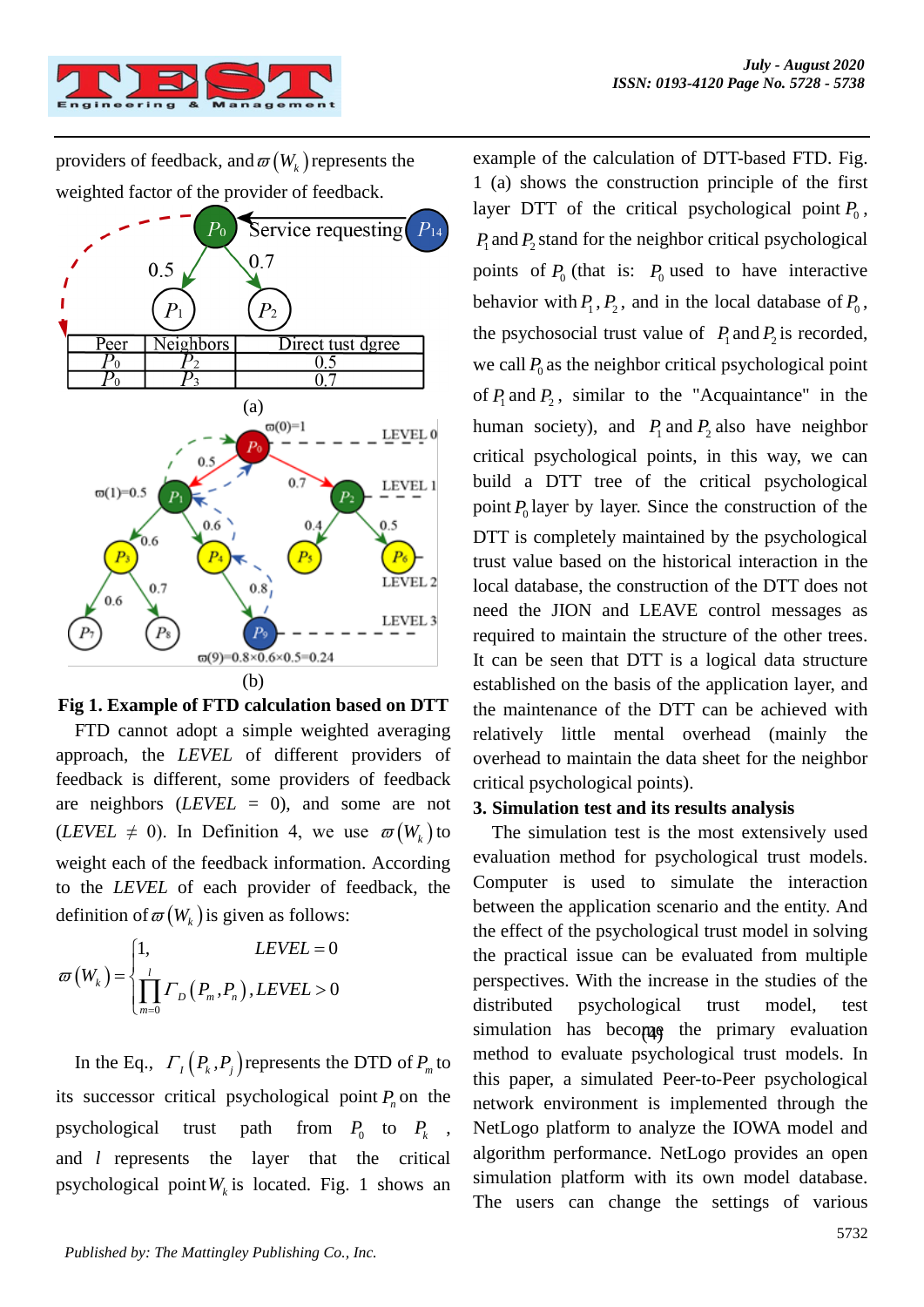

conditions to understand the concept of the modeling by simulating a Multi-Agent complex open psychological system. As a powerful tool used by researchers, it can help modelers instruct thousands of "Independent" agents in parallel operation, which is especially applicable for the complex psychological system that evolves over time.

#### *3.1 Test Setup*

Table 1 shows part of the test parameters for the test simulation.

The scenario parameters include:

 The type of critical psychological point (entity) in the simulation test:

1) An entity has three roles independent of each other. An entity can be used as SP, SR, and FR. An entity can be a good SP, or a malicious RP. Various identities are independent of and not interfering with each other.

2) FR include four types:

①Subject class H, where real feedback can always be provided;

②Subject class M, where opposite evaluation is always conducted on other subjects;

③Subject class E, where expanded evaluation  $\Gamma + \Delta(1-0.5)$  is always conducted (In the simulation test, take  $\Delta = 0.5$ ) on other subjects based on the expansion factor  $\Delta$ ;

④Subject class C, where the other subjects in the group are classified as 1, and the other subjects as 0.

3) SP includes three types based on the level of service quality:  $(1)$  GS can always provide reliable services; (2) BS always rejects services provided; ③ RS provides GS and BS services with dynamic changes over time.

♦ The dynamics characteristics of the psychological system are mainly demonstrated by physical behavior dynamics of entities in the psychological system. For example, the services provided by SP can dynamically change between the GS, BS and RS. FR can change dynamically in four identities. The entities can also exit and randomly

participate in the test. The test reflects the dynamics of the psychological system in three parameters, with the following scenario settings:

1) Let the service request frequency be SRF  $(0 \leq SRF \leq 1)$ , when  $(\lceil radom(D+1) \rceil / D \leq \text{SRF}(D \in [1...N])$ , the critical psychological point issues a service request. A higher SRF indicates more frequent service requests, which suggests that the psychological system is busy and dynamic. In the test, SRF is a constant set in the psychological system.

2) Let the service dynamic frequency be SCF  $(0 \leq SCF \leq 1)$ . It indicates the instability of the service provider or resource in the psychological system. A higher SRF indicates more frequent dynamic switching of SP between SP, GS, and RS. In the test, SRF is a constant set in the psychological system.

3) Let the community frequency be SDF  $(0 \leq$ SDF $\leq$ 1). It indicates the psychological network community uncertainty. In the test, SDF is a constant set in the psychological system. There are SDF  $\times$  N unstable subjects in the psychological system, and they can exit or particupate the test at any time.

| Table 1. Simulation test parameters description |  |  |  |
|-------------------------------------------------|--|--|--|
|-------------------------------------------------|--|--|--|

| Parameters        | Possible  | Description          |
|-------------------|-----------|----------------------|
|                   | values    |                      |
| N                 | 100000    | The total number of  |
|                   |           | peers                |
| S                 | 2000      | The total running    |
|                   |           | time-steps           |
| H                 | 4         | The value of history |
|                   |           | evidence window      |
| max- <i>LEVEL</i> | 3         | The parameter in DTT |
| α                 | $0.5 - 1$ | The parameter in     |
|                   |           | Algorithm 1          |

*3.2 Precision Evaluation of Forecast Model*

5733 Impacted by multiple uncertainties, forecast error is inevitable. Precision refers to the conformity between the measured and real values. It is often measured by error, that is, a smaller error indicates a higher precision; and vice versa. Let  $A_{t+1}$  be the actual psychological trust value at the time  $t+1$ ,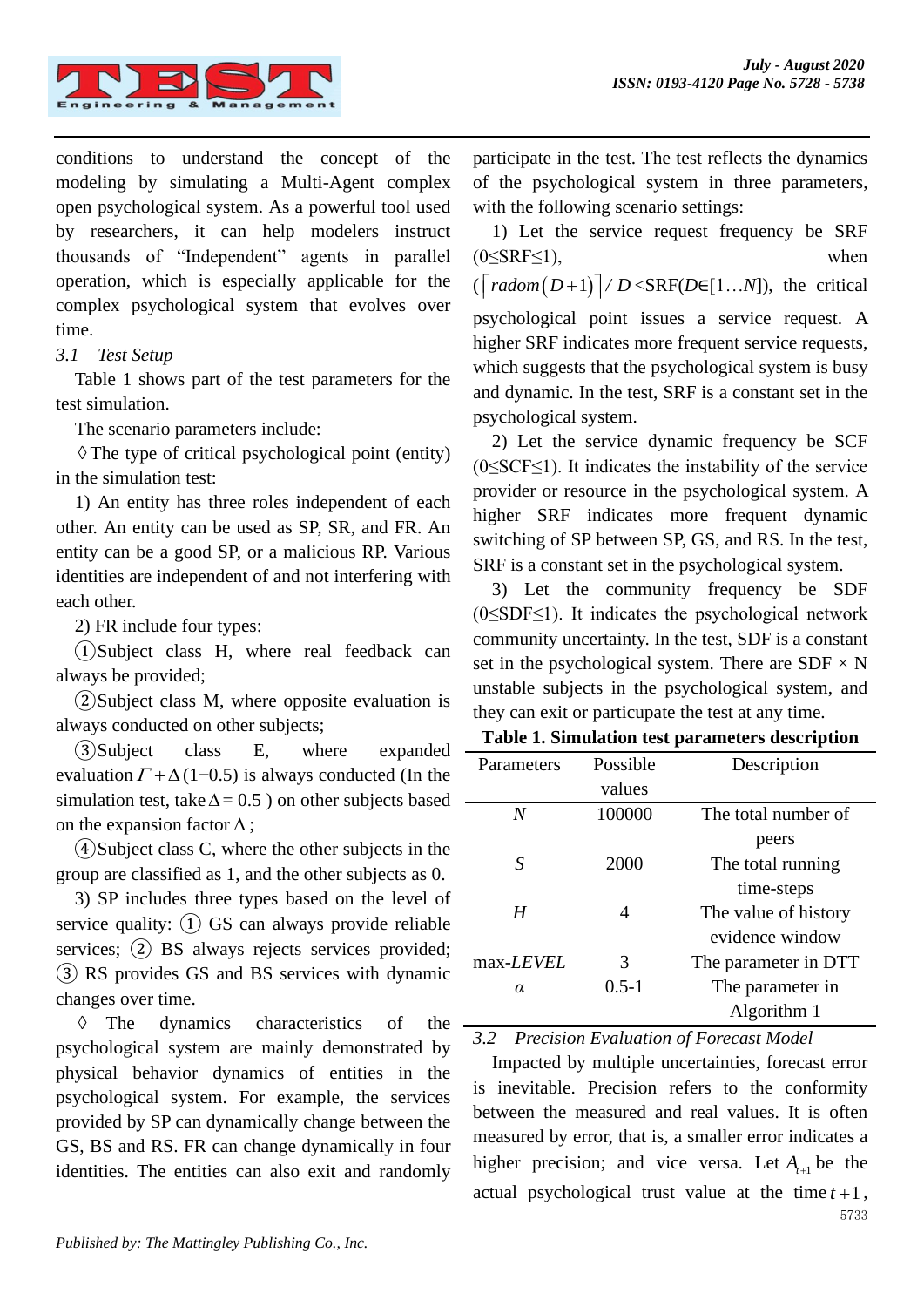

 $F_{t+1}$  be the predicted psychological trust value at the  $time t + 1$ . The following is the indexes used in the simulation test to measure the prediction precision of the algorithm:

1) Mean absolute deviation (abbreviated as MAD)

$$
MAD = \frac{\sum |e_t|}{m}
$$

Where  $e_t$  represents the prediction error at the time *t*,  $e_t = A_{t+1} - F_{t+1}$ , *m* is same in Eq. (8) and Eq. (9). MAD measures the absolute error of each predicted value compared with the true value over the entire prediction period (positive or negative, deviation considered only). MAD can adequately represent prediction accuracy but not prediction unbiasedness.

2) Mean absolute percentage error (referred to as MAPE for short)

$$
MAPE = \frac{1}{m} \sum \left| \frac{e_i}{A_{i+1}} \right| \left( \times 100\% \right)
$$

*F<sub>t<sub>1</sub>*, be the predicted psychological trust va<br>imet+1. The following is the indexes us<br>imulation test to measure the prediction<br>of the algorithm:<br>1) Mean absolute deviation (abbreviated<br> $MAD = \frac{\sum |e_i|}{m}$ <br>Where  $e_i$  repr</sub> Where  $e_t$  represents prediction error at the time  $t$ ,  $e_t = A_{t+1} - F_{t+1}$ , *m* is same in Eq. (8) and Eq. (9). To determine the precision of a predicted value, we need to obtain error  $e_t$  and true value  $A_{t+1}$ . In the simulation test, the psychological trust degree  $\Gamma_D^{(t+1)}(P_i, P_j)$  of the next timestamp is calculated by Netlogo as the true value of  $A_{t+1}$ . Table 1 shows that in the fundamental environment settings, relatively stable community environment  $(M+E+C=20\%$ , and psychological system with only a small part of the critical psychological points are malicious critical psychological points. SRF=40%, the psychological system is a moderately busy psychological system. SCF = 20%, 80% of SP always provide stable service.  $SRF = 20\%$ , 80% of entities in the psychological system cannot participate in or exit the psychological system freely, affected by changes in the potential parameter  $\alpha$  on the prediction precision of the algorithm. The simulation results are shown in Table 2.

The test results in Table 2 suggest that when the

 $\sum |e_i|$  the potential parameter in<br>test. (5) potential parameter  $\alpha = 0.8$ , the MAD and MAPE corresponding to the IOWA psychological trust prediction model are lower than the other  $\alpha$  values in a relatively stable community environment. Hence,  $\alpha = 0.8$  is taken as the fundamental value of the potential parameter in the following comparative test.

**Table 2. Test results of different parameters α prediction precision**

|                 |             |   | $\alpha=0$ . $\alpha=0$ . $\alpha=0.7$ $\alpha=0.8$ $\alpha=0.9$ $\alpha=1.0$ |  |  |
|-----------------|-------------|---|-------------------------------------------------------------------------------|--|--|
|                 | $5^{\circ}$ | 6 |                                                                               |  |  |
|                 |             |   | MA 0.24 0.17 0.130 0.125 0.126 0.126                                          |  |  |
| $\mathbf{D}$    |             |   | 808 246 945 950 256 923                                                       |  |  |
|                 |             |   | MA 18.3 17.6 14.72 13.06 13.25 13.64                                          |  |  |
| PE <sub>5</sub> |             |   |                                                                               |  |  |
| (% )            |             |   |                                                                               |  |  |

 $=\frac{1}{m}\sum \left|\frac{e_i}{A_{i+1}}\right|$ (×100%)<br>*M*+*E*+*C*=20% is used, which suggests that only a As can be seen in Fig. 2, the test results of several psychological trust models are compared in a stable community environment. In the simulation test, small proportion (20%) of the critical psychological points in the psychological system are malicious. It also fundamentally complies with the characteristics of an actual psychological network. The reason is that in a practical psychological network, most entities are honest, and only a small part are malicious (20%). In a practical psychological network environment, most service providers can provide a stable service. Fig. 2 (a) suggests that in these 4 models, the average absolute deviation MOW in the IOWA Trust Model is the lowest, with a mean of 0.126, whereas the MAD in the Peer-Trust Model is the highest, with a mean of 0.185. The MAD in the PET Model and the Dy-Trust Model is between the IOWA Trust Model and the Peer-Trust Model, with means of 0.128 and 0.148, respectively. As MAD measures the deviation of a model, a closer value to 0 indicates higher precision of the predicted results. Hence, in the four prediction models, IOWA Trust Model has the optimal precision, whereas Peer-Trust Model has relatively low precision. In Fig. 2 (b), the average absolute error percentages MAPE of the four prediction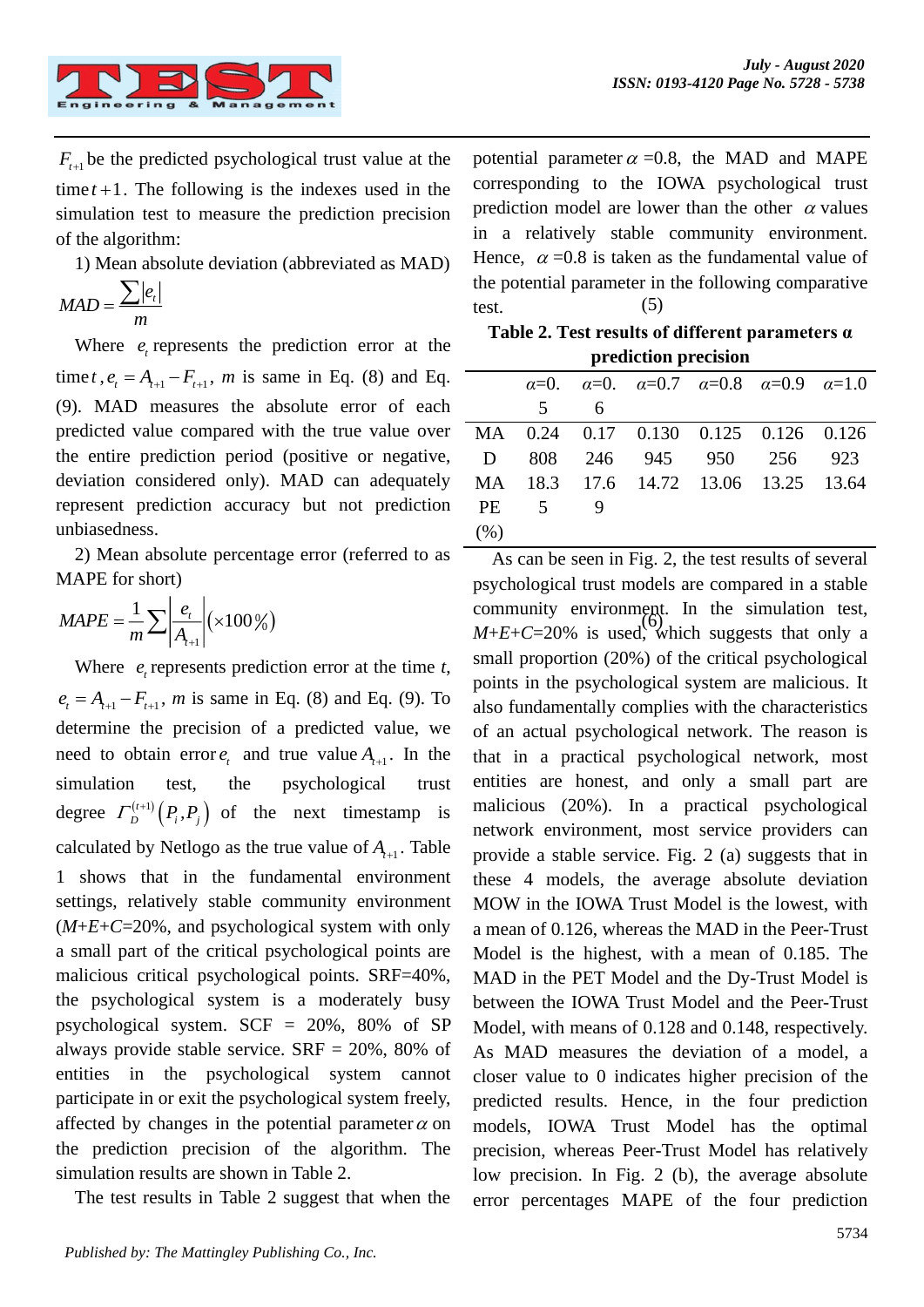models are compared. The test results essentially comply with those in Fig. 2 (a). The MAPE in the IOWA Trust Model is the lowest, whereas the predicted MAPE in the Peer-Trust Model is the highest. It further demonstrates that IOWA Trust Model has the best prediction precision among the four models.



**Fig 2. Prediction model precision evaluation test results**

# *3.3 Model Dynamic Adaptability Evaluation*

Dynamic adaptability is the ability of the psychological system to provide reliable services under the dynamic influence of various uncertain factors. A dynamic adaptability model with strong dynamic adaptability can continue to provide stable services in the complex dynamic environment and can resist malicious attack and prevent the occurrence of cooperative deception. The dynamic feature in the open psychological system is mainly reflected in the dynamic change of the physical behavior of the entities in the psychological system

and the dynamic change of the whole psychological network environment. For example: The services provided by the service provider SP can change dynamically in GS, BS, and RS; the critical psychological point of the provider of feedback FR can change dynamically in four identities; any entity in the entire psychological network can also leave or join the psychological system randomly. The test reflects the dynamics of the psychological system through the three parameters. As shown before, to describe the dynamic change of the psychological system in the simulated test environment, we use three parameters: SRF, SCF, and SDF to carry out the scene simulation, which can be realized through the corresponding random function mechanism.

In the simulation test, we adopt a real-time forecast tracking signal (abbreviated as FTS) to detect the dynamic adaptability of the psychological system. The so-called forecast tracking signal refers to the ratio of the rolling and mean absolute deviation of the prediction error. The calculation method for FTS is as follows:

$$
FTS = \frac{RFSE}{MAD} = \frac{\sum_{t} e_{t}}{MAD} = \frac{\sum_{t=1}^{n} (A_{t} - F_{t})}{MAD}
$$

In which, RFSE (running sum of forecast errors) represents the sum of the errors (error roll) detected in real time, and MAD is the mean absolute deviation (referred to as MAD for short) in Eq. (9). If the prediction model is still valid in a dynamically changing environment, the FTS should be close to 0. Hence, the value of FTS can be used to illustrate the dynamic adaptability of the model. In the scenario simulation environment with various dynamic parameters, the smaller FTS shows that the model has good dynamic adaptability.

Same as in the first group of tests, the types of the feedback subjects FR in this group of simulation test are set as *H*80%,*M*10%,*E*5% and *C*5%, respectively. Such value taking is also fundamentally consistent with the characteristics of an actual psychological network. The reason is that in an actual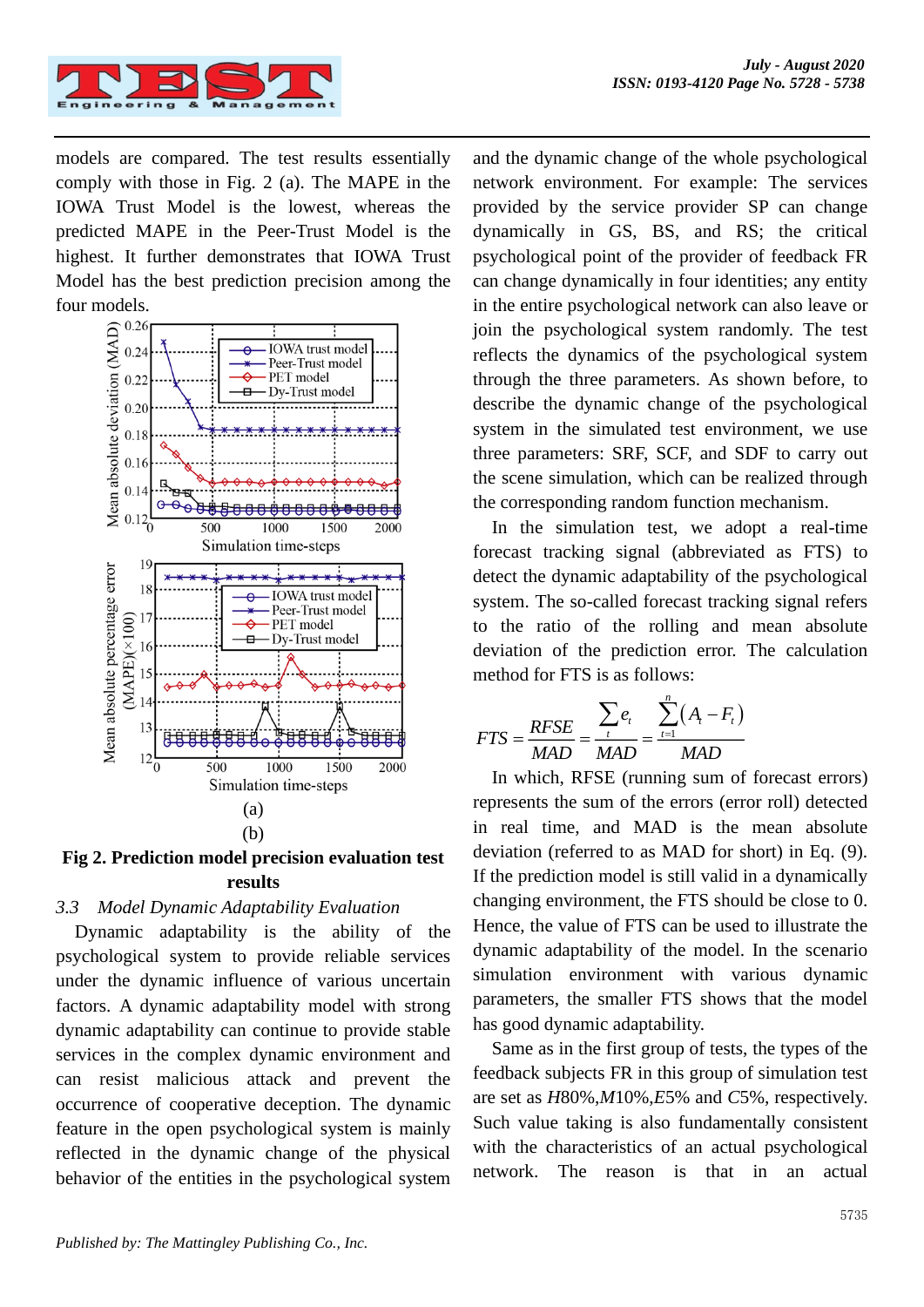

psychological network, most of the subjects are honest subjects  $(H = 80\%)$ , and only a small part of the subjects are malicious subjects  $(M + E + C =$ 20%). Firstly, the dynamic adaptability of the model in a psychological network environment with relatively small dynamic changes is observed (as shown in Fig. 3 (a)). SRF value is taken as 20%. It suggests that the psychological system is not very busy. 80% of the critical psychological points are in the idle state. The comparison results of Fig. 3 (a) indicates that the FTSs in the four models are close to each other in a stable environment, which is 0.1024 and 0.1026. It suggests that in a psychological network environment with relatively small dynamic changes, all the four models can provide stable and credible relation prediction services with FTS approaching 0. Fig. 3 (a) also shows that the four models have good dynamic adaptability in the scenario set in the test. The test results in Fig. 3 (b) are the FTS comparative results of the four models in a highly dynamic network environment. In the simulation test, the scenario model setting is as follows: SRF=0.6, indicating that the psychological system is a relatively busy psychological network;  $SCF = 0.6$ , indicating that 60% of the service provider's critical psychological points are dynamic critical psychological points. They change their service strategy periodically, and the services provided by 60% of the critical psychological points frequently switch between GS, BS, and RS;  $SDF = 0.8$ , indicating that the psychological network is an unstable environment, and 80% of the critical psychological points can join or leave the psychological network freely. The test results in Fig. 3 (b) show that with the increase in the integration business volume of the psychological system and the high fluctuation in the environment, the FTS of the model proposed in this paper is significantly lower than that of the other three models, about  $1\% \sim 5\%$  lower in average. It indicates that under the scenario set in the test, the model proposed in this paper still has very robust service capability and dynamic adaptability. While

the FTS of the PET model is the largest, indicating that the dynamic adaptability of PET model is the weakest among the four models, which is mainly caused by the inadequate depiction of the time decay of the PET model to the psychological PET trust.



**Fig 3. Model dynamic adaptability evaluation test results**

#### **4. Conclusion**

The mental health education model aims to explore the human thinking mechanism, especially the mechanism of human information processing, and provide new system architecture and technical methods for designing an AI system. Since human cognitive activities are complicated and diverse, it is challenging to build a mental health education model that can encompass everything. It is usually considered that each cognitive function complies with structural principles based on the modular assumption, and each mental health education model can represent only one (or a few) aspects of cognitive characteristics. To address the poor adaptability of conventional prediction models to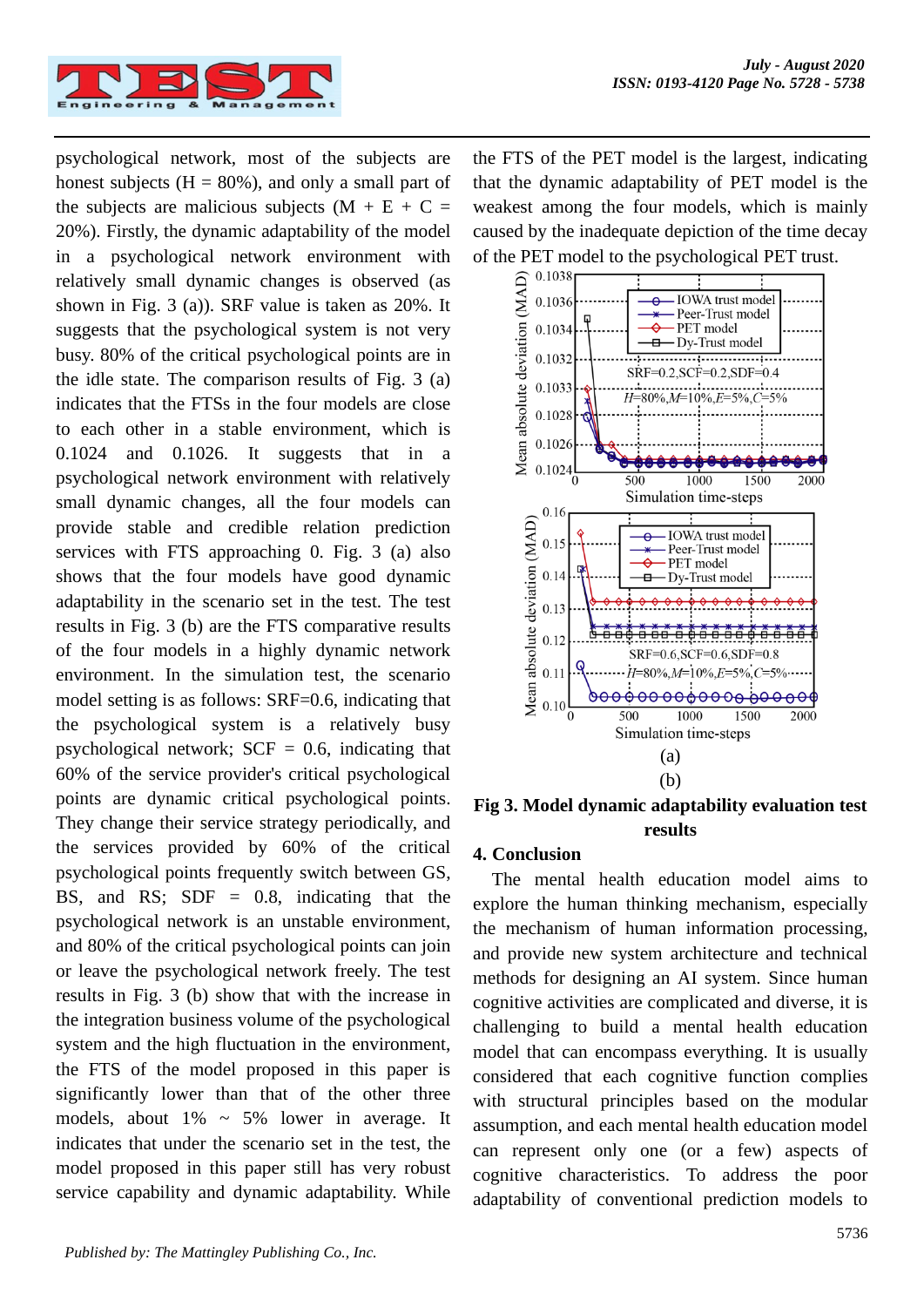

dynamic changes due to irrational distribution in the classification weight of direct and feedback psychological trust, inadequate representation of the model time decay to the dynamic psychological trust relation in matrix decomposition psychological health education models, and predict psychological trust relations by cognitive computing modeling, we proposed a matrix decomposition mental health education model based on cognitive computing. The historical evidence window-based overall credibility decision method is developed. It can not only overcome the subjective judgment for determining the weight used in the present models but also address reliability prediction issue with inadequate direct evidence. The concept of IOWA is introduced to establish a direct psychological trust prediction model based on IOWA operator to address insufficient dynamic adaptability in conventional prediction models.

## **Acknowledgement**

Planning project of Philosophy and Social Science in Shanxi Province: Research on the Prevention of School Bullying and the Construction of Civilized Campus, China (Grant No. 2018B117).

## **References**

- [1] Li HZ, Singhal M. Trust management in distributed systems. IEEE Computer, 2007,40(2):45−53
- [2] Ji M, Orgun MA. Trust management and trust theory revision. IEEE Trans. on Systems, Man and Cybernetics, 2006,36(3):451−460.
- [3] Li XY, Gui XL. Research on dynamic trust model in large scale distributed environment. Journal of Software, 2007,18(6):1510−1521 (in Chinese with English abstract). http://www.jos.org.cn/1000-9825/18/1510.h tm
- [4] Wang HM, Tang YB, Yin G, Li L. Trusted mechanism of Internet software. Chinese Science (E), 2006,36(10):1156−1169 (in

hinese with English abstract).

- [5] Voas J. Trusted software's Holy Grail. Software Quality Journal, 2003,11(1):9−17.
- [6] Lin C, Peng XH. Research on trustworthy networks. Chinese Journal of Computers, 2005,28(5):751−758 (in Chinese with English bstract).
- [7] Blaze M, Feigenbaum J, Lacy J. Decentralized trust management. In: Dale J, Dinolt G, eds. Proc. of the 17th Symp. on Security and rivacy. Washington: IEEE Computer Society Press, 1996. 164−173.
- [8] Almenarez F, Marin A, Diaz D, Sanchez J. Developing a model for trust management in pervasive devices. In: Werner B, ed. Proc.of the 3rd IEEE Int'l Workshop on Pervasive Computing and Communication Security (PerSec 2006). Washington: IEEE ComputerSociety Press, 2006. 267−272.
- [9] Jameel H, Hung LX, Kalim U, Asjjad A, Lee SY, Lee YK. A trust model for ubiquitous systems based on vectors of trust values. In:Werner B, ed. Proc. of the 7th IEEE Int'l Symp. on Multimedia. Washington: IEEE Computer Society Press, 2005. 674−679.
- [10] Theodorakopoulos G, Baras JS. On trust models and trust evaluation metrics for ad-hoc networks. IEEE Journal on Selected Areas n Communications, 2006,24(2):318−328.
- [11] Sun Y, Yu W, Han Z, Liu KJR. Information theoretic framework of trust modeling and evaluation for ad hoc networks. IEEEJournal on Selected Areas in Communications, Selected Areas in Communications, 2006,249(2):305−319.
- [12] Zhou RF, Hwang K. Power-Trust: A robust and scalable reputation system for trusted peer-to-peer computing. IEEE Trans. On arallel and Distributed Systems, 2007,18(4):460−473.
- 5737 [13] Liang ZQ, Shi WS. PET: A PErsonalized trust model with reputation and risk evaluation